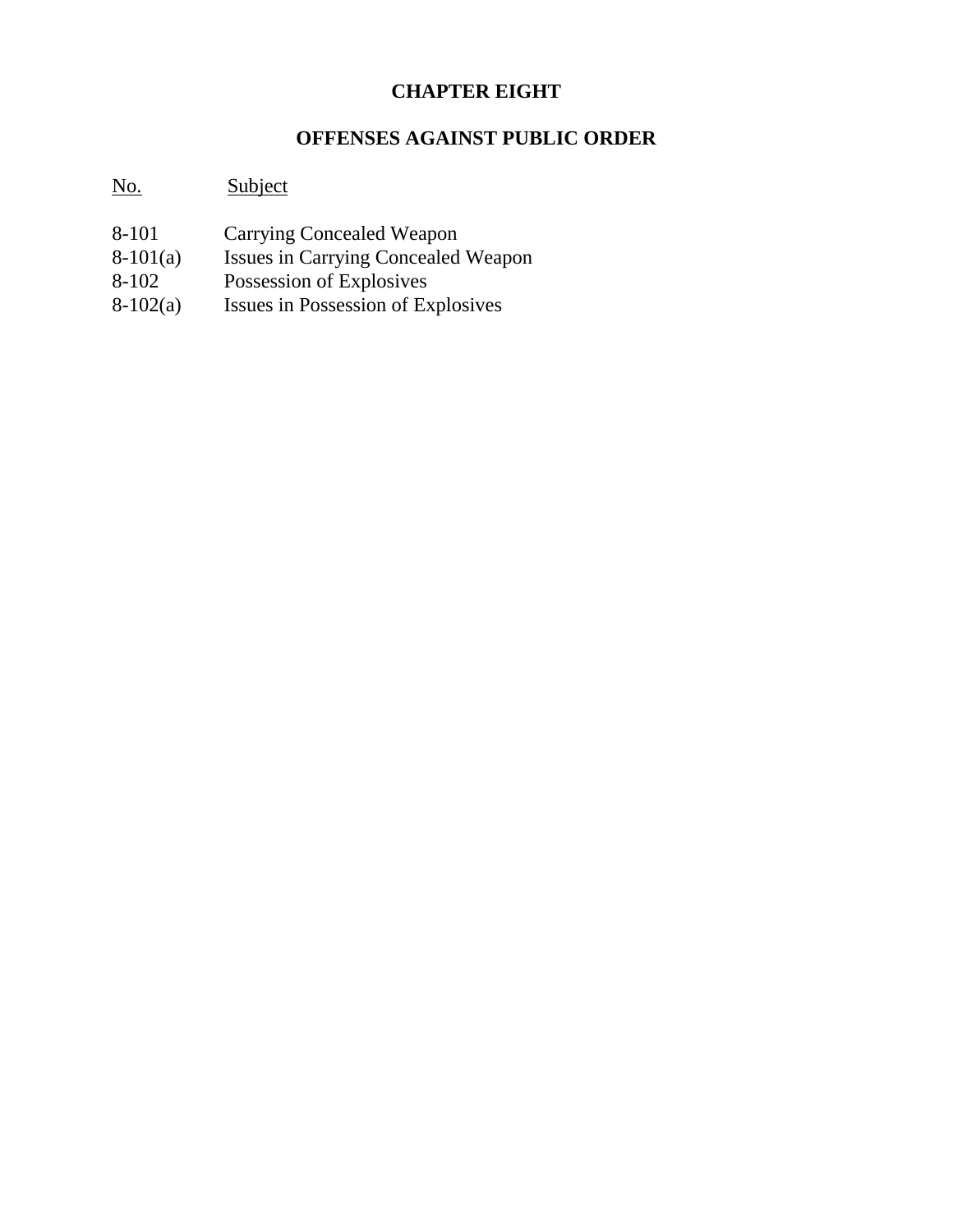# INSTRUCTION NO. **[8-101]**

# **[Carrying Concealed Weapon]**

A person commits the offense of carrying a concealed weapon if that person carries or bears upon his/her person a **[dirk] [dagger] [pistol] [revolver] [slingshot] [sword cane] [billy] [knuckles made of any metal or hard substance] [knife having a blade 4 inches long or longer] [razor, not including a safety razor] [or other deadly weapon]** wholly or partially covered by his or her clothing or wearing apparel.

GIVEN:<br>DISTRICT JUDGE

Source: MCJI 8-101 (2009)

Plaintiff's Proposed Instruction No. \_\_\_\_\_ Defendant's Proposed Instruction No. \_\_\_\_\_

Given as Instruction No. \_\_\_\_\_\_ Refused \_\_\_\_\_\_ Withdrawn \_\_\_\_\_ By \_\_\_\_\_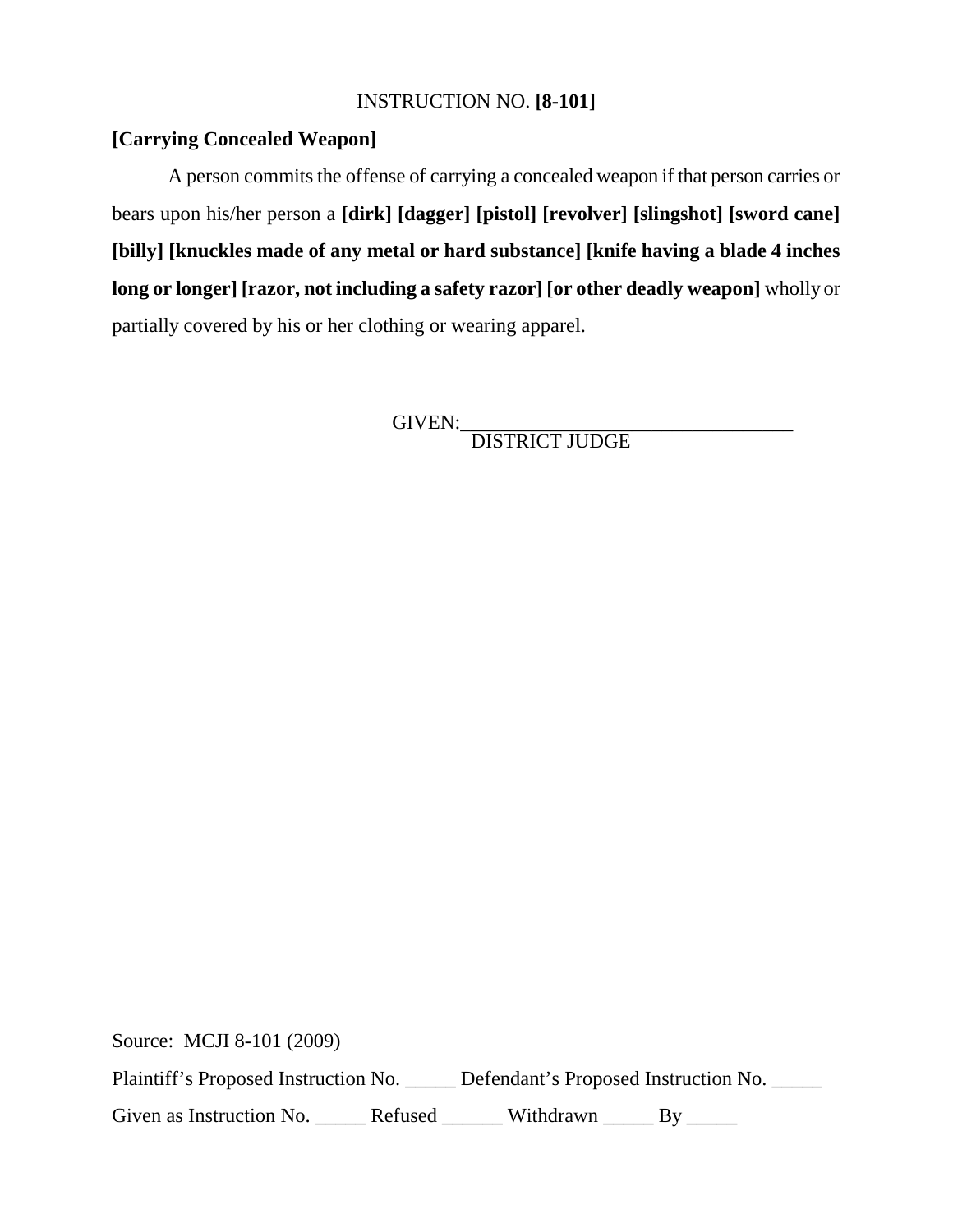## **[Carrying Concealed Weapon, No. 8-101, 2009, Source and Comment]**

SOURCE: MCA § 45-8-316 and § 45-8-315 (2007).

COMMENT: This instruction is a combination of the two statutes that define the crime. Depending on the nature of instrument alleged to be a weapon, it may also be necessary to instruct on the definition of weapon as contained in MCA § 45-2-101(79) (2007).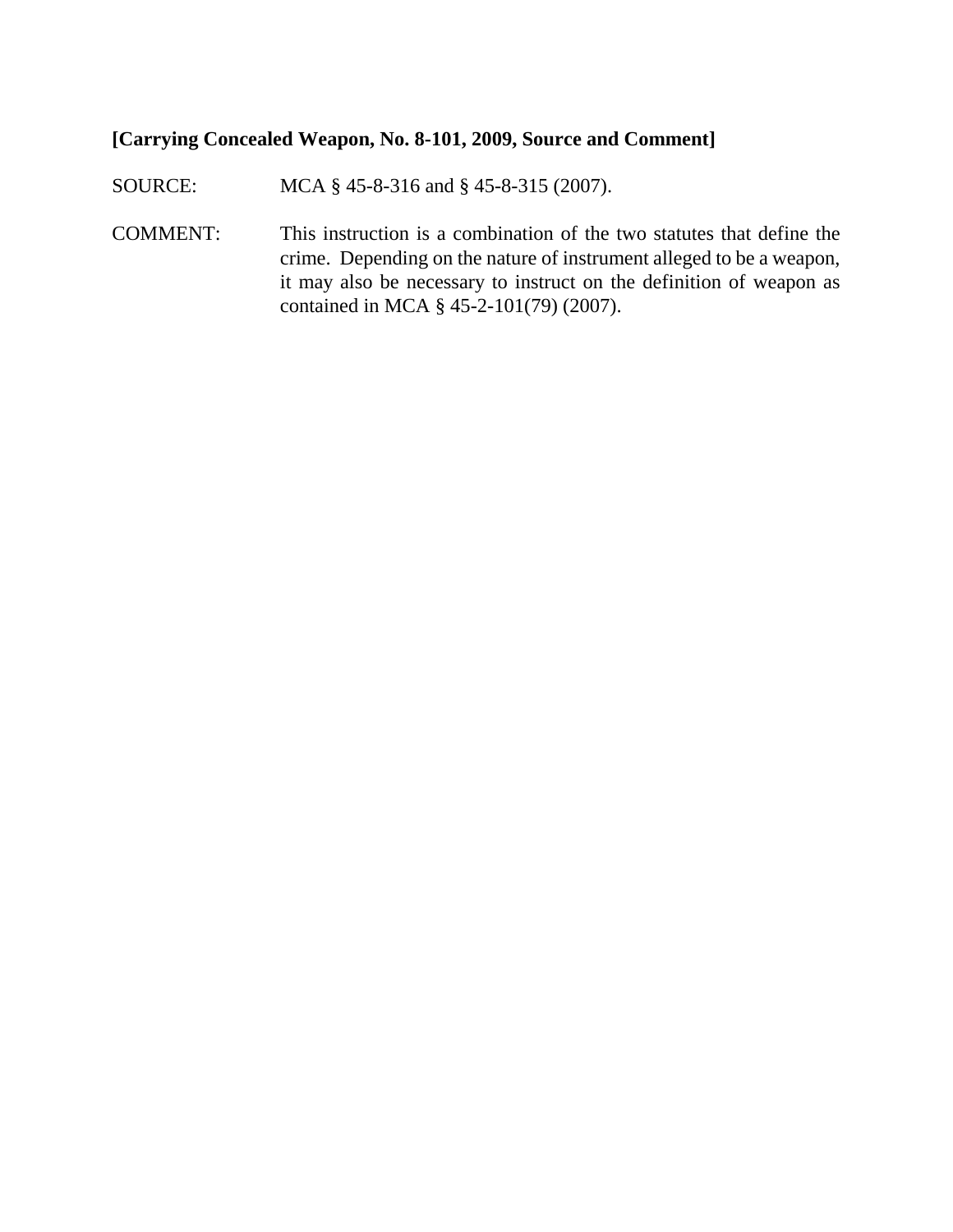## INSTRUCTION NO. **[8-101(a)]**

### **[Issues In Carrying Concealed Weapon]**

To convict the Defendant of Carrying a Concealed Weapon, the State must prove the following elements:

1. That the Defendant carried upon his or her person a **[dirk] [dagger] [pistol] [revolver] [slingshot] [sword cane] [billy] [knuckles made of any metal or hard substance] [knife having a blade 4 inches long or longer] [razor which is not a safety razor] [\_\_\_\_\_\_\_\_\_\_\_\_\_\_\_\_\_\_\_\_\_\_\_\_\_]**;

#### **AND**

2. That the object carried was wholly or partially covered by Defendant's clothing or wearing apparel;

#### **AND**

3. That the Defendant acted purposely or knowingly.

If you find from your consideration of the evidence that all of these elements have been proved beyond a reasonable doubt, then you should find the Defendant guilty.

If, on the other hand, you find from your consideration of the evidence that any of these elements has not been proved beyond a reasonable doubt then you should find the Defendant not guilty.

GIVEN:\_\_\_\_\_\_\_\_\_\_\_\_\_\_\_\_\_\_\_\_\_\_\_\_\_\_\_\_\_\_\_\_\_ DISTRICT JUDGE

Source: MCJI 8-101(a) (2009) Plaintiff's Proposed Instruction No. \_\_\_\_\_ Defendant's Proposed Instruction No. \_\_\_\_\_ Given as Instruction No. \_\_\_\_\_\_ Refused \_\_\_\_\_\_\_ Withdrawn \_\_\_\_\_\_ By \_\_\_\_\_\_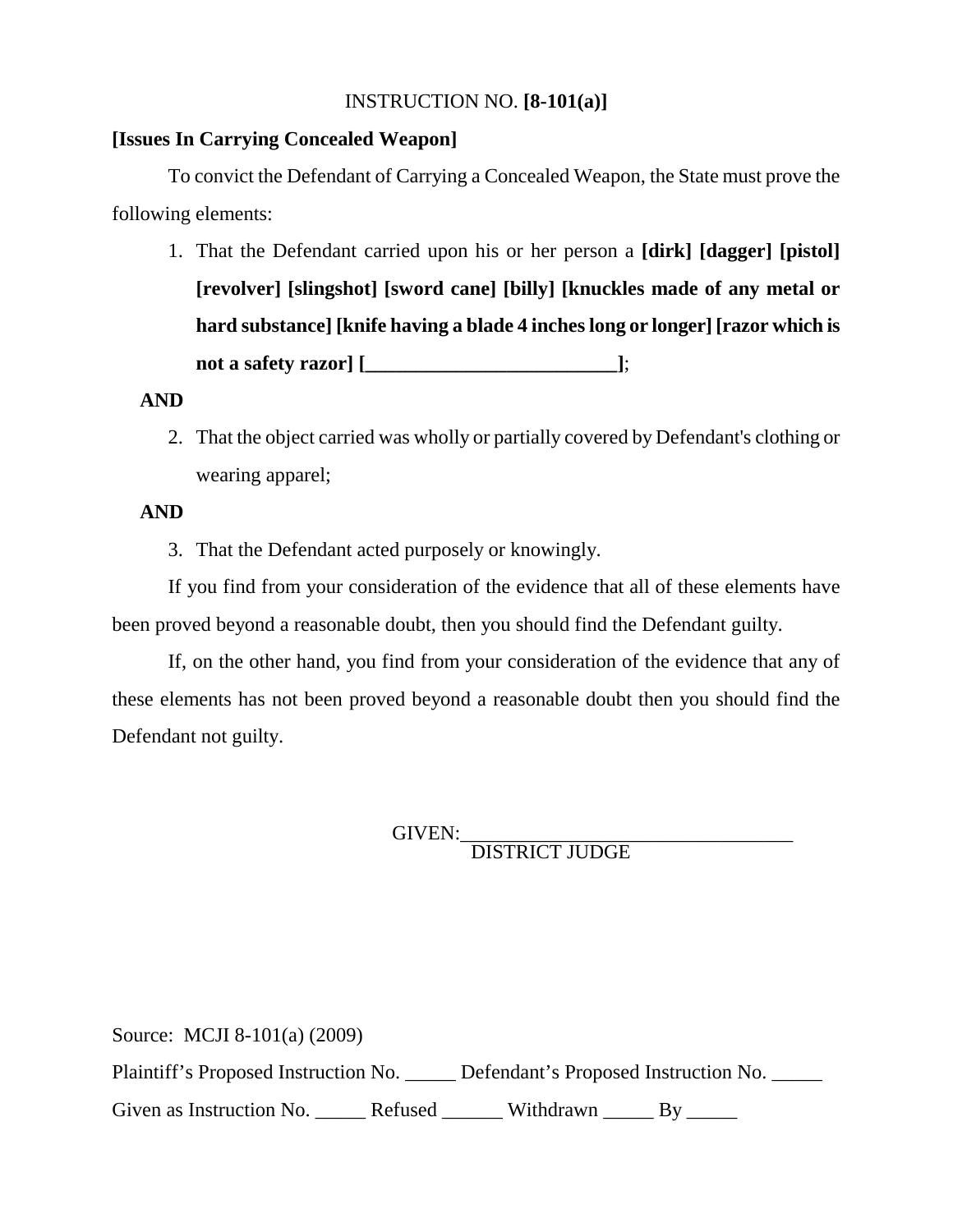#### **[Issues in Carrying Concealed Weapon, No. 8-101(a), 2009, Source and Comment]**

SOURCE: MCA §§ 45-8-315; 45-8-316 (2007).

COMMENT: If the object involved is not one of the enumerated weapons, then the jury should be instructed that it must decide the additional element of whether the object was a weapon. The definition of weapon should also be given. *See* MCA § 45-2-101(2007).

> The statutes defining the offense do not specify a mental state element. It also should be noted that a person who has previously been convicted of an offense, committed on a different occasion than the offense under this section, in this state or any other jurisdiction, for which a sentence to a term of imprisonment in excess of one year could have been imposed and who carries or bears concealed upon his person any of the weapons described above can be convicted of a felony with a fine not exceeding one thousand dollars or imprisonment for a period not exceeding five years or both. In this situation, one of the mental states of knowingly, negligently, or purposely must be alleged and proven. *See* MCA § 45-2-104 (2007).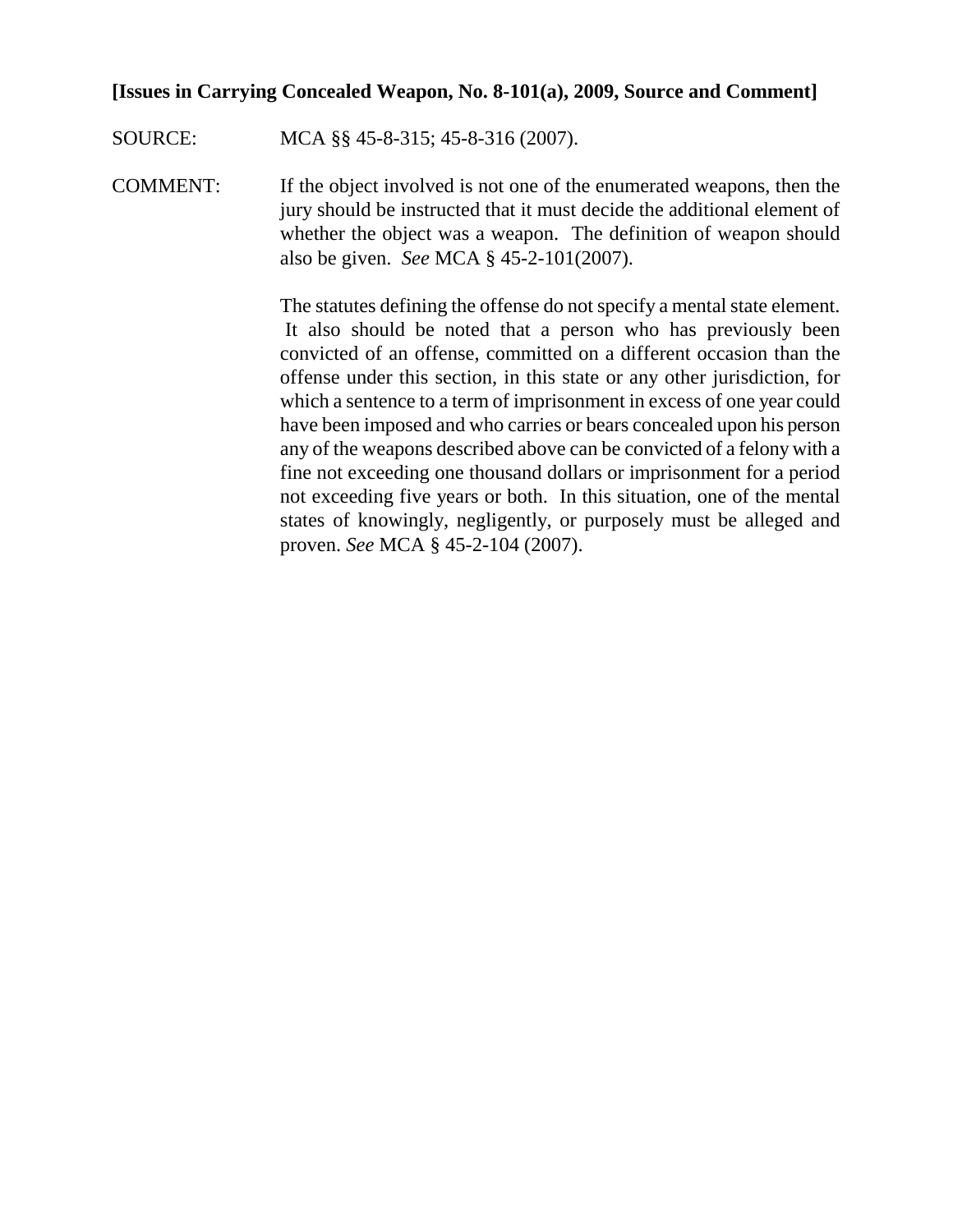## INSTRUCTION NO. **[8-102]**

# **[Possession of Explosives]**

A person commits the offense of possession of explosives if the person **[(possesses) (manufactures) (transports) (buys) (sells)] [(an explosive compound) (flammable material) (a timing, detonating or similar device for use with an explosive compound or incendiary device)]** and **[(has the purpose)** or **(knows that another has the purpose)]** to use such **[(explosive) (material) (device)]** to commit an offense.

GIVEN:<br>DISTRICT JUDGE

Source: MCJI 8-102 (2009)

Plaintiff's Proposed Instruction No. \_\_\_\_\_ Defendant's Proposed Instruction No. \_\_\_\_\_

Given as Instruction No. \_\_\_\_\_\_ Refused \_\_\_\_\_\_ Withdrawn \_\_\_\_\_ By \_\_\_\_\_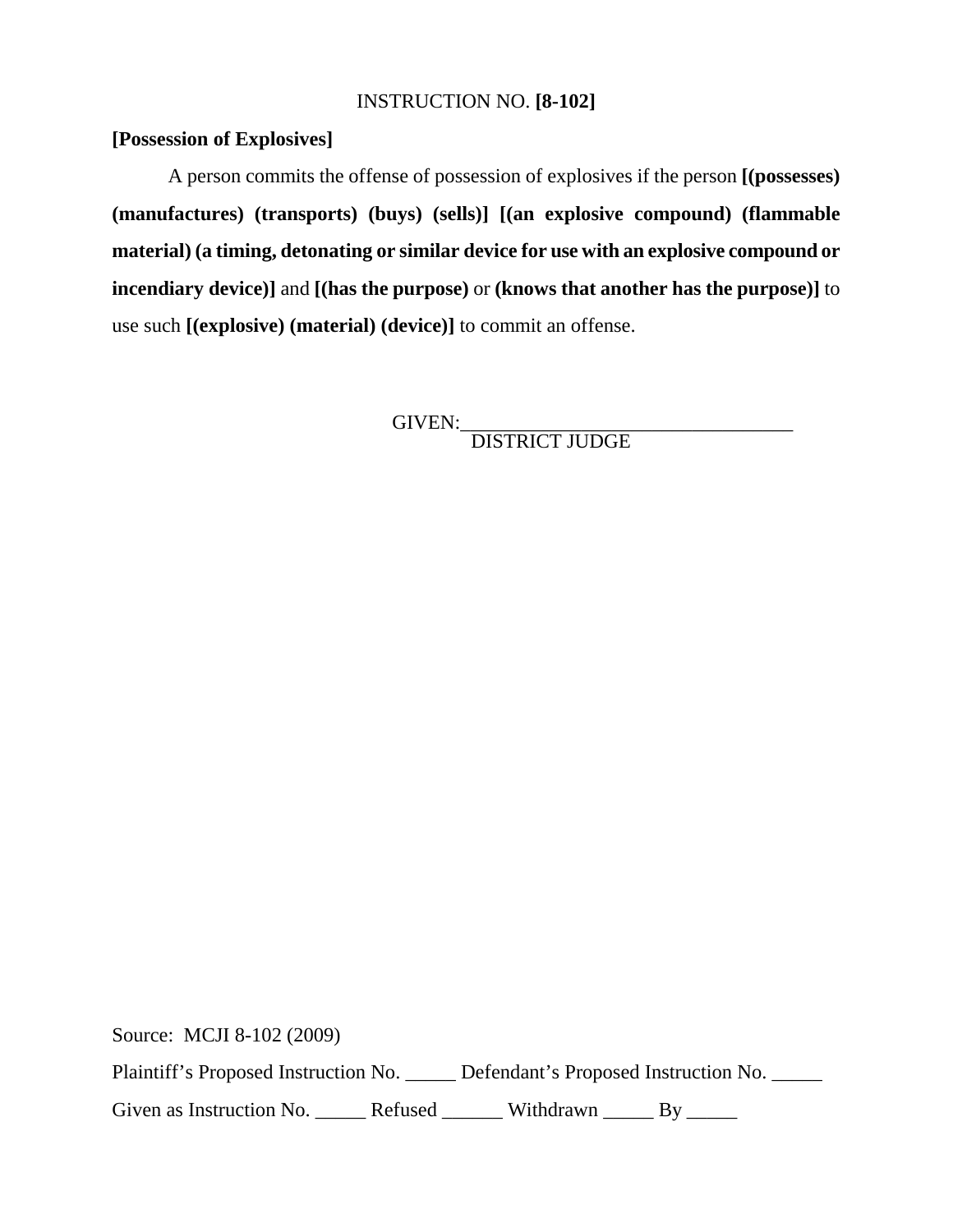# **[Possession of Explosives, No. 8-102, 2009, Source]**

SOURCE: MCA § 45-8-335 (2007).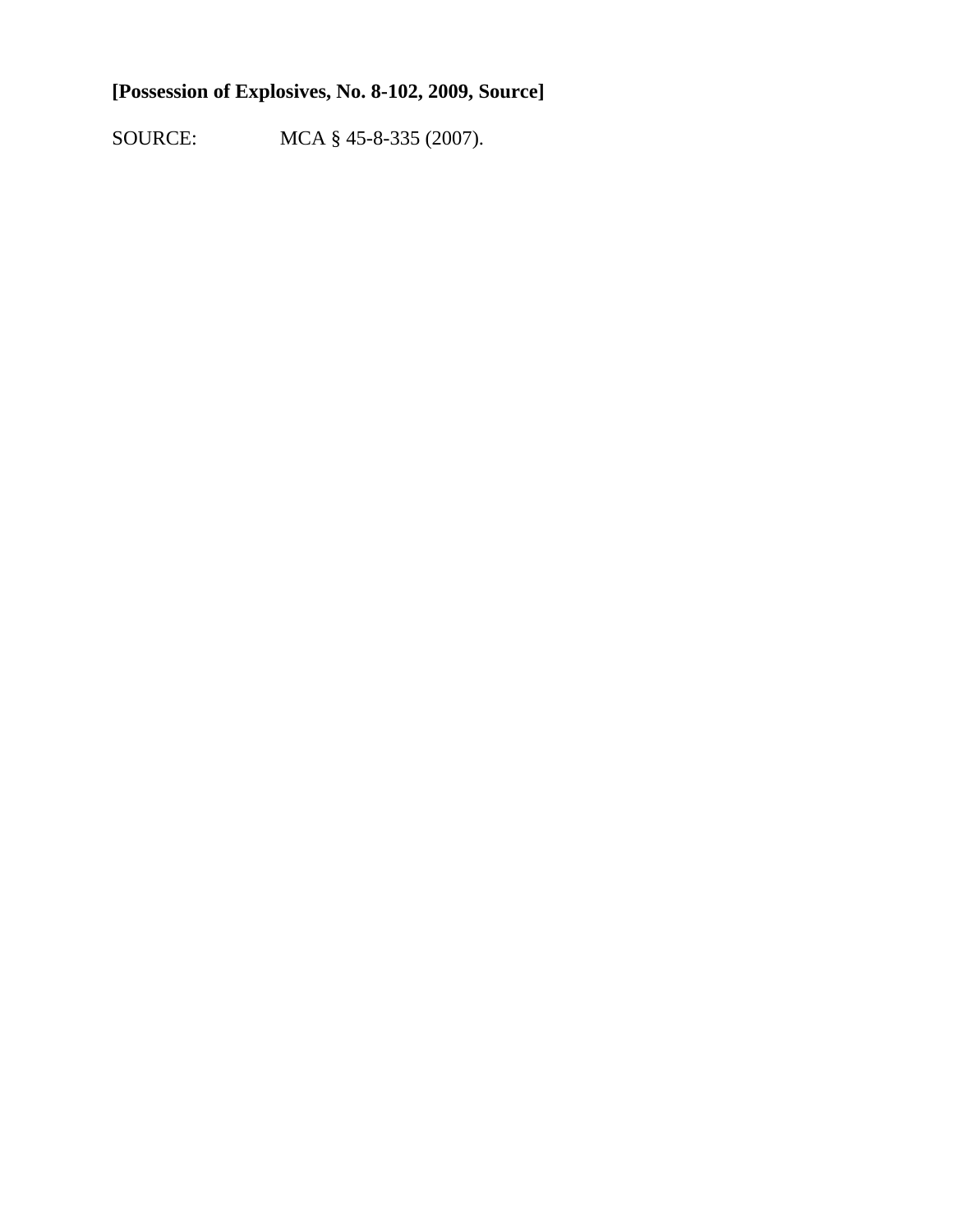### INSTRUCTION NO. **[8-102(a)]**

#### **[Issues in Possession of Explosives]**

To convict the Defendant of the charge of possession of explosives, the State must prove the following elements:

1. That the Defendant **[(possessed) (manufactured) (transported) (bought) (sold)] [(an explosive compound) (flammable material) (a timing, detonating or similar device for use with an explosive compound or incendiary device)]**;

## **AND**

2. That the Defendant had the purpose to use such **[(explosive) (material) (device)]**  to commit an offense;

# **OR**

2. That the Defendant knew that another had the purpose to use such **[(explosive) (material) (device)]** to commit an offense.

If you find from your consideration of the evidence that all of these elements have been proved beyond a reasonable doubt, then you should find the Defendant guilty.

If, on the other hand, you find from your consideration of the evidence that any of these elements has not been proved beyond a reasonable doubt then you should find the Defendant not guilty.

GIVEN:\_\_\_\_\_\_\_\_\_\_\_\_\_\_\_\_\_\_\_\_\_\_\_\_\_\_\_\_\_\_\_\_\_ DISTRICT JUDGE

Source: MCJI 8-102(a) (2009) Plaintiff's Proposed Instruction No. \_\_\_\_\_ Defendant's Proposed Instruction No. \_\_\_\_\_ Given as Instruction No. \_\_\_\_\_\_ Refused \_\_\_\_\_\_\_ Withdrawn \_\_\_\_\_\_ By \_\_\_\_\_\_